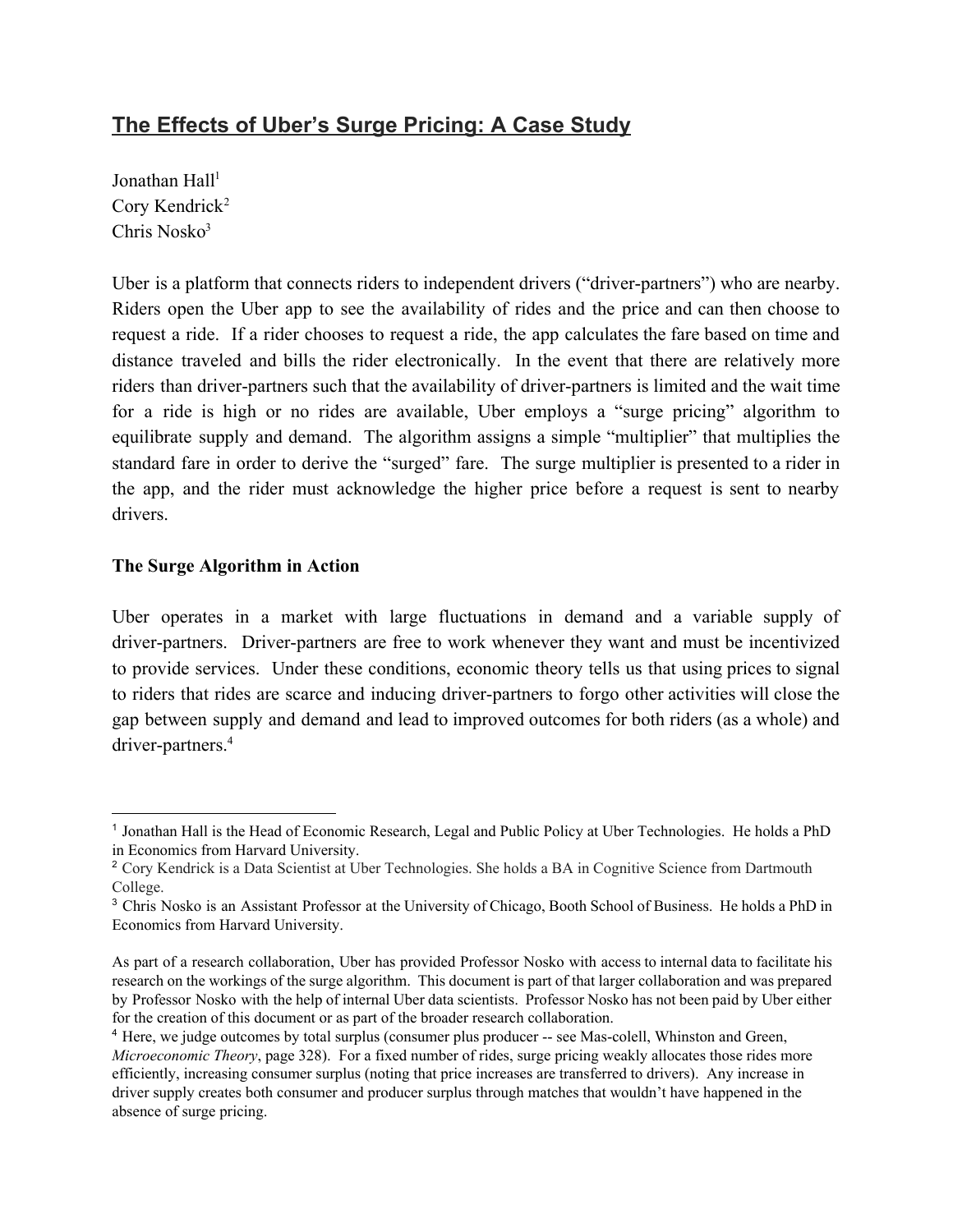Let's illustrate the underlying economics by taking a typical example of surge in action. On March 21, 2015, pop superstar Ariana Grande played a sold out show at Madison Square Garden.  $5$  Attendees attempting to get home after the concert caused a large spike in demand.

Figure 1 shows the number of riders opening the Uber app in the vicinity of Madison Square Garden directly after the concert ended:



**Figure 1**: Demand for Uber Spikes Following Sold-Out Concert on March 21, 2015

Note: Figure reports the number of users opening the Uber app each minute over the course of March 21, 2015 (in red), as well as the sum of total requests for Uber rides in 15-minute intervals over the same time period (blue circles). Data is for a restricted geospatial bounding box containing Madison Square Garden in New York City, roughly 5 avenues long and 15 streets wide, for uberX vehicles only. Pure volume counts have been normalized to a pre-surge baseline, defined as the average of values between 9:00 and 9:30 PM that evening, before surge turned on. "Surge period" (yellow box) is the time over which the surge multiplier *increased beyond 1.0x.*

App openings are a good representation of those who are in the market for Uber's services and thus provide a nice measure of demand. As we can see from the red line, the number of riders opening the app after the concert spiked up to 4 times the normal number of app openings.

<sup>5</sup> We chose this particular concert example in order to circumstantially match the New Year's Eve example described in the last section of this document. We looked for a spike in demand that generated surge pricing that drivers could predict -- in that sense similar to New Year's Eve. Further we used New York City and an approximately similar time frame in order to hold as many details of the situation as constant as possible. We view this as a case study example and hope to generalize and substantiate these examples in future versions of the paper.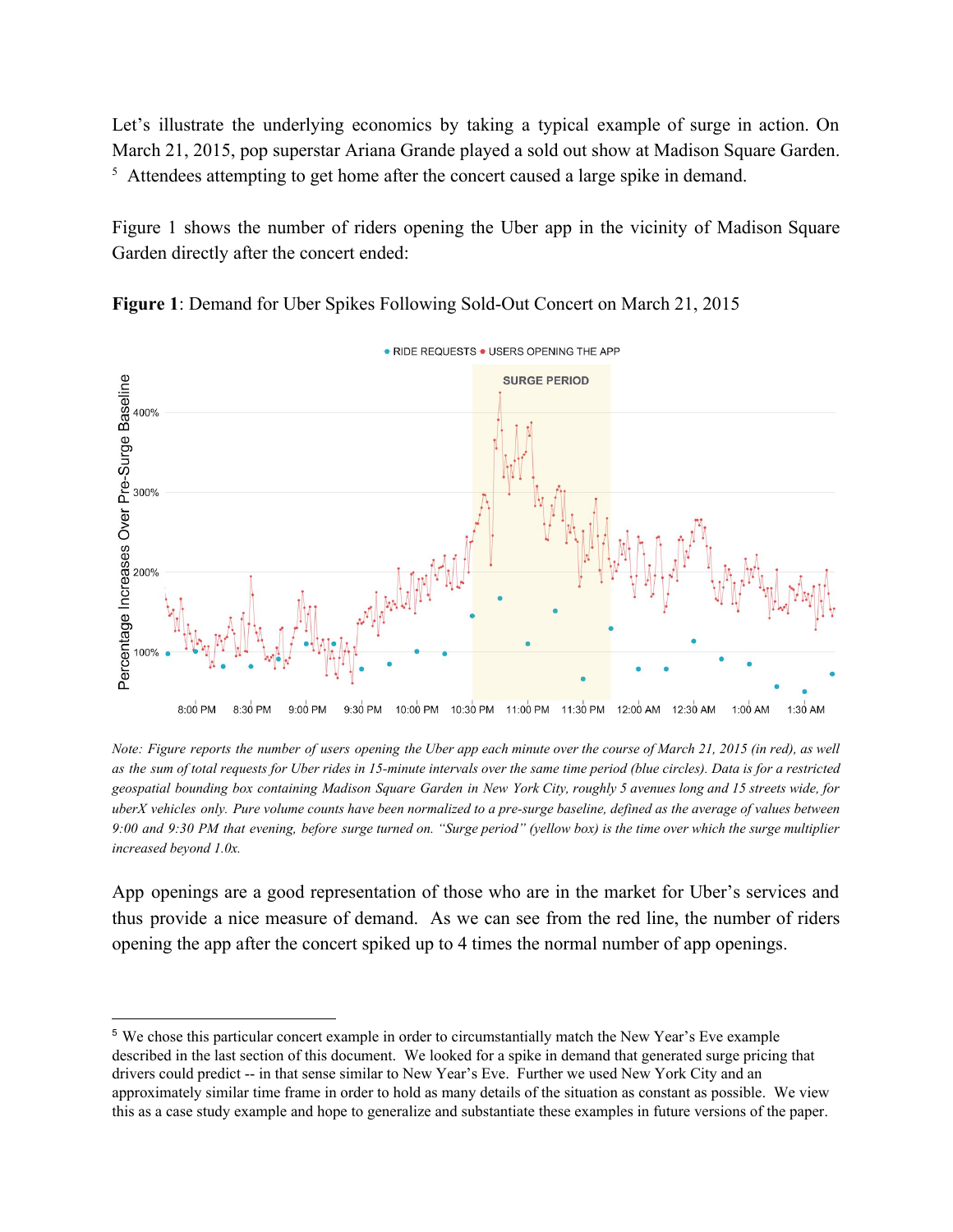Because of this increase in demand relative to the number of available Uber cars in the area, surge kicked in, fluctuating between 1 and  $1.8x$  for over an hour after the concert ended<sup>6</sup>.

The first beneficial effect of surge was to increase the number of driver-partners in the area. Surge signaled that this was a valuable time to be on the road, and driver-partner supply increased by up to  $2x$  the pre-surge baseline.<sup>7</sup> This increase in driver-partner supply was a net win for riders in the area because more of them were able to take advantage of Uber services. The supply response is shown in Figure 2:





Note: Figure reports the number of "active" uberX driver-partners within the same geospatial box (noted above) each minute over the course of March 21, 2015 (in green). In this case, "active" means they were either open and ready to accept a trip, en route to pick up a passenger, or on trip with a passenger. Pure volume counts have been normalized to a pre-surge baseline, defined as the average of values between 9:00 and 9:30 PM that evening, before surge turned on. The "surge period" (yellow *box) is the time over which the surge multiplier increased beyond 1.0x.*

<sup>6</sup> During the 75 minute "surge period," prices were surged for 35 of those minutes: at 1.2 for 5 minutes, 1.3 for 5 minutes, 1.4 for 5 minutes, 1.5 for 15 minutes, and 1.8 for 5 minutes.

<sup>&</sup>lt;sup>7</sup> Note that we cannot make the strong claim that surge pricing *caused* more driver-partners to be in the area. We might worry, for instance, that the increase in demand was an important contributor to driver-partner supply in and of itself. For instance, if driverpartners understood that the concert was ending and moved themselves into the area to take advantage of the ease of picking up a passenger, then we would overestimate the causal effect of surge. Nevertheless, the graph provides striking correlational evidence. We also compare this situation to the one we describe below where surge does not kick in and show that in that case driver-partners do not respond to an increase in demand.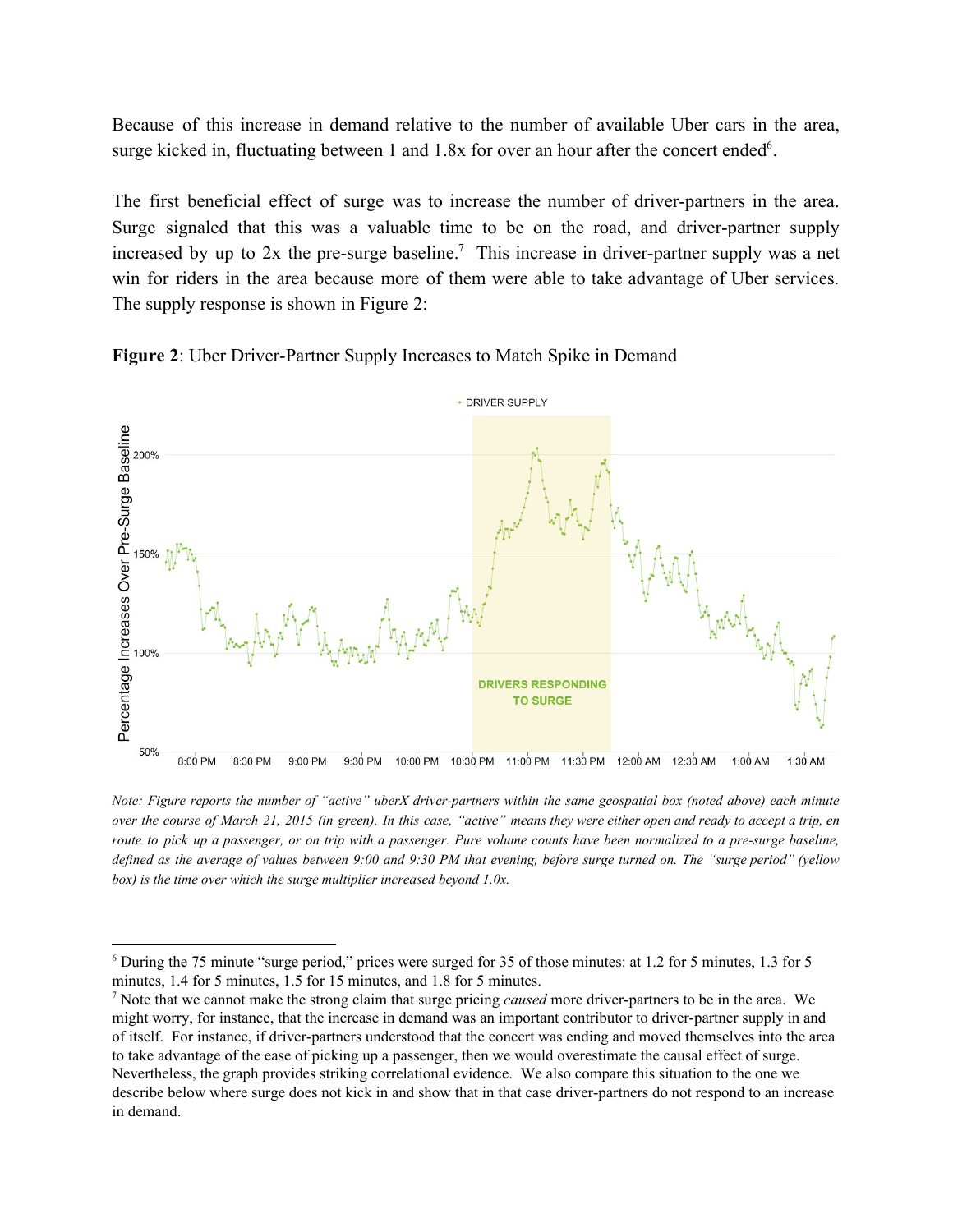The second effect of surge pricing was to allocate rides to those that value them most. Figure 3 shows that, while the number of app openings increased dramatically, the number of actual requests didn't increase by as much. This came from riders who opened the app, saw that surge pricing was in effect and decided to take an alternate form of transportation or chose to wait for surge pricing to end. From an economic efficiency standpoint, this was highly beneficial because those that ended up requesting a ride are those for which their outside option was worse, leading them to value Uber more in that particular moment. The gap between the red and blue line could be tentatively interpreted as a measure of this allocative efficiency.



**Figure 3:** Supply Rises to Meet Demand Following a Sold-Out Concert on March 21, 2015

Note: Figure reports the number of users opening the Uber app each minute over the course of March 21, 2015 (in red), as well as the sum of total requests for Uber rides in 15-minute intervals over the same time period (blue circles), and the number of "active" uberX driver-partners within the same geospatial box (noted above) each minute (green line). In this case, "active" means they were either open and ready to accept a trip, en route to pick up a passenger, or on trip with a passenger. Pure volume counts have been normalized to a pre-surge baseline, defined as the average of values between 9:00 and 9:30 PM that evening, before surge turned on. "Surge period" (yellow box) is the time over which the surge multiplier increased beyond 1.0x.

Figure 4 displays the net effect on the operating health of the system. The first key sign that surge pricing was effectively equilibrating supply and demand is that the completion rate – defined as the percentage of requested rides that end in a completed trip (the third panel) – didn't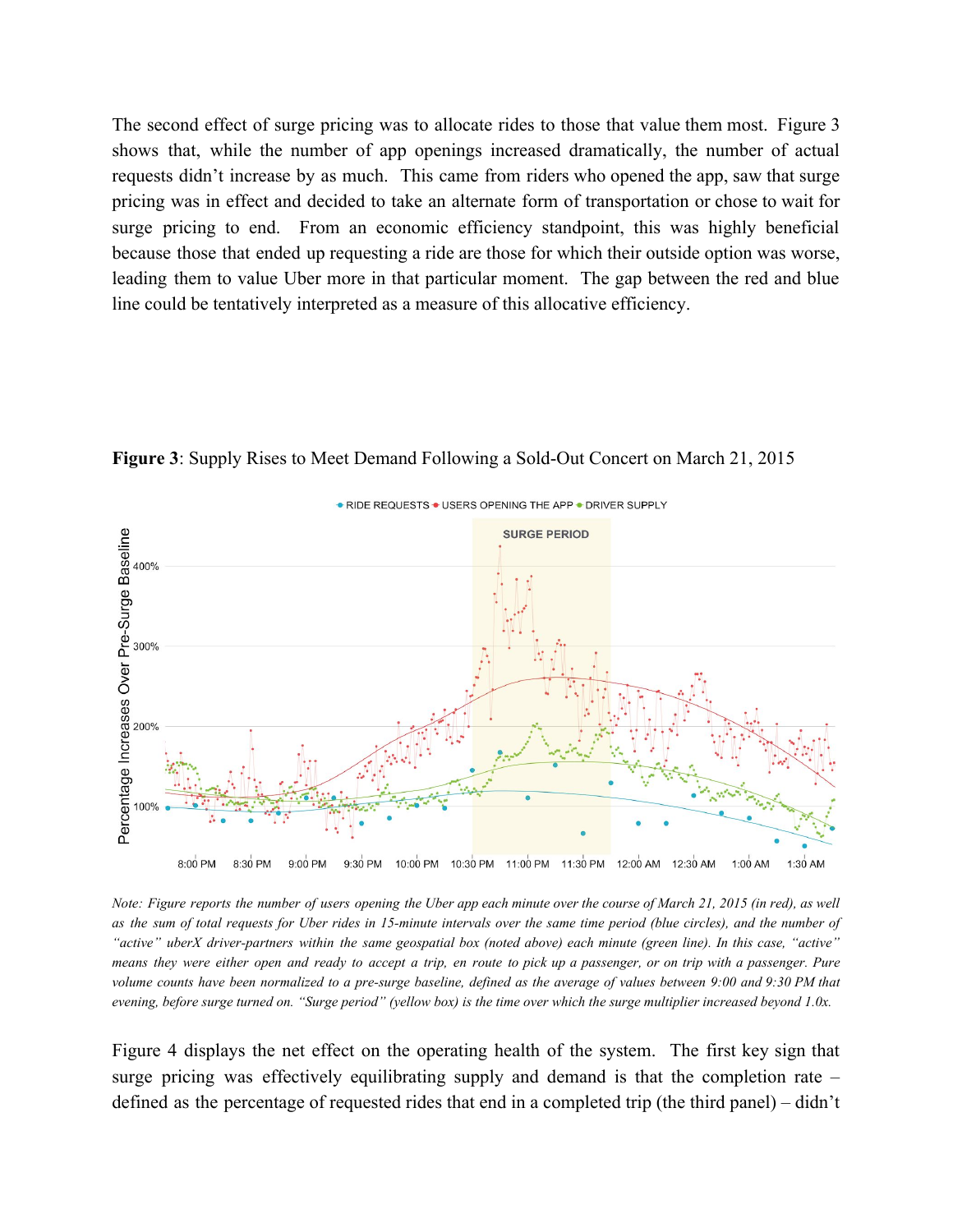change even in the face of a large increase in demand. All of the riders who decided that they were willing to pay the surge price and thus effectively signaled that they had a value for Uber services in that particular moment were able to get a ride. Others had the option of waiting until the surge multiplier fell.

The second key sign that the surge pricing algorithm was working as predicted is that wait times did not increase substantially. Not only did everybody that wanted an Uber ride (at the market clearing price) get allocated one, but this allocation happened within a short amount of time – on average 2.6 minutes.

The surge algorithm works by allocating a higher hourly income to driver-partners in order to convince them to work where and when demand is high. A simple hypothetical calculation shows that without surge, driver-partners in the March 21 concert area would have made  $13\%$ less than what they made with surge multipliers applied.<sup>8</sup>





Note: All data above is for uberX vehicles from within the geospatial bounding box mentioned earlier, aggregated into 15 minute intervals over the course of the evening of March 21, 2015. "Requests" is the count of Uber trips requested during the 15 minute interval. "ETA" is the average wait time for a driver-partner to arrive, in minutes, over the 15 minute interval. "Completion rate" is the percentage of requests that are fulfilled (calculated as the number of completed trips within the 15 minute interval, divided by the sum of completed trips and unfulfilled trips). The vellow box indicates the same "surge period" highlighted in *Figures* 1-3.

<sup>&</sup>lt;sup>8</sup> Here, we simulated what driver-partner earnings would have been had surge pricing not gone into effect – that is, if prices had remained at the normal rate rather than 1.1x 1.8x higher as a result of the surge multiplier. Total driver-partner earnings from completed trips that began within the "surge period" (10:30 PM to 11:45 PM) – and within the same geospatial bounding box noted earlier – were \$3,520 (the sum of fares minus Uber's service fee). Had surge pricing not been in effect, total payments to driver-partners would have been 13% lower at \$3,078. We note that this is a partial equilibrium calculation in that it doesn't adjust for differences in pickups and dropoffs that might have occurred in the absence of surge.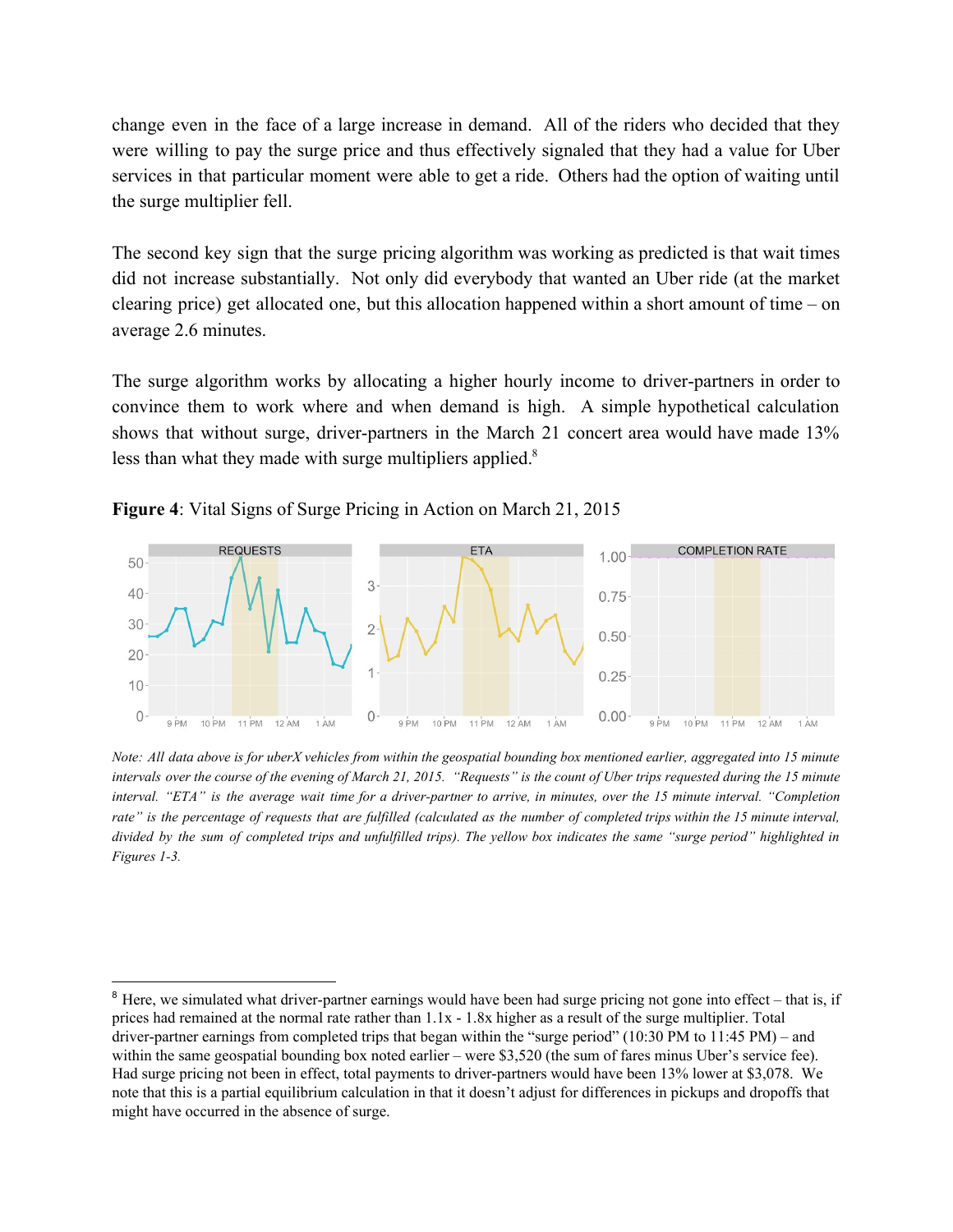## **An Example of Uber Without Surge: New Year's Eve 201415**

Next, let's consider a counterexample where demand is high but surge is not in effect. A nice illustration comes from New Year's Eve, when, because of a technical glitch, the surge pricing algorithm across the whole of New York City broke down for 26 minutes.<sup>9</sup> Figure 5 illustrates the surge multiplier over the course of New Year's Eve - the busiest travel time is in the hours after midnight.



**Figure 5:** Twenty Minutes Without Surge on New Year's Eve (January 1, 2015)

Note: Figure reports the surge multiplier for a given minute over the course of New Year's Eve, December 31, 2014 to January 1, 2015, for uberX vehicles within the geospatial bounding box noted earlier (blue line). "Surge outage" (red box) is the time period during which Uber's surge pricing algorithm broke down due to a technical glitch, from 1:24am to 1:50am EST.

New Year's Eve represents one of the busiest days of the year for Uber and illustrates why surge pricing is necessary in inducing driver-partner response. At the same time that demand is unusually high, driver-partners are simultaneously reluctant to work because the value of their leisure time (e.g., their own celebrations of New Year's Eve) is high. Put bluntly, people do not want to drive on NYE, and, in the absence of surge pricing, we might expect the gap between supply and demand to be large.

Indeed, during the surge outage, the rate at which requests for rides were fulfilled fell dramatically, as illustrated in Figure 6:

<sup>9</sup> Note that it's important that this glitch occurred for seemingly random reasons. We cannot simply compare a situation where surge is occurring to one in which it is not because the demand conditions would be very different from each other. Here, we know that demand is high and surge should be in effect but is randomly not in effect, giving us an effective comparison that holds demand constant.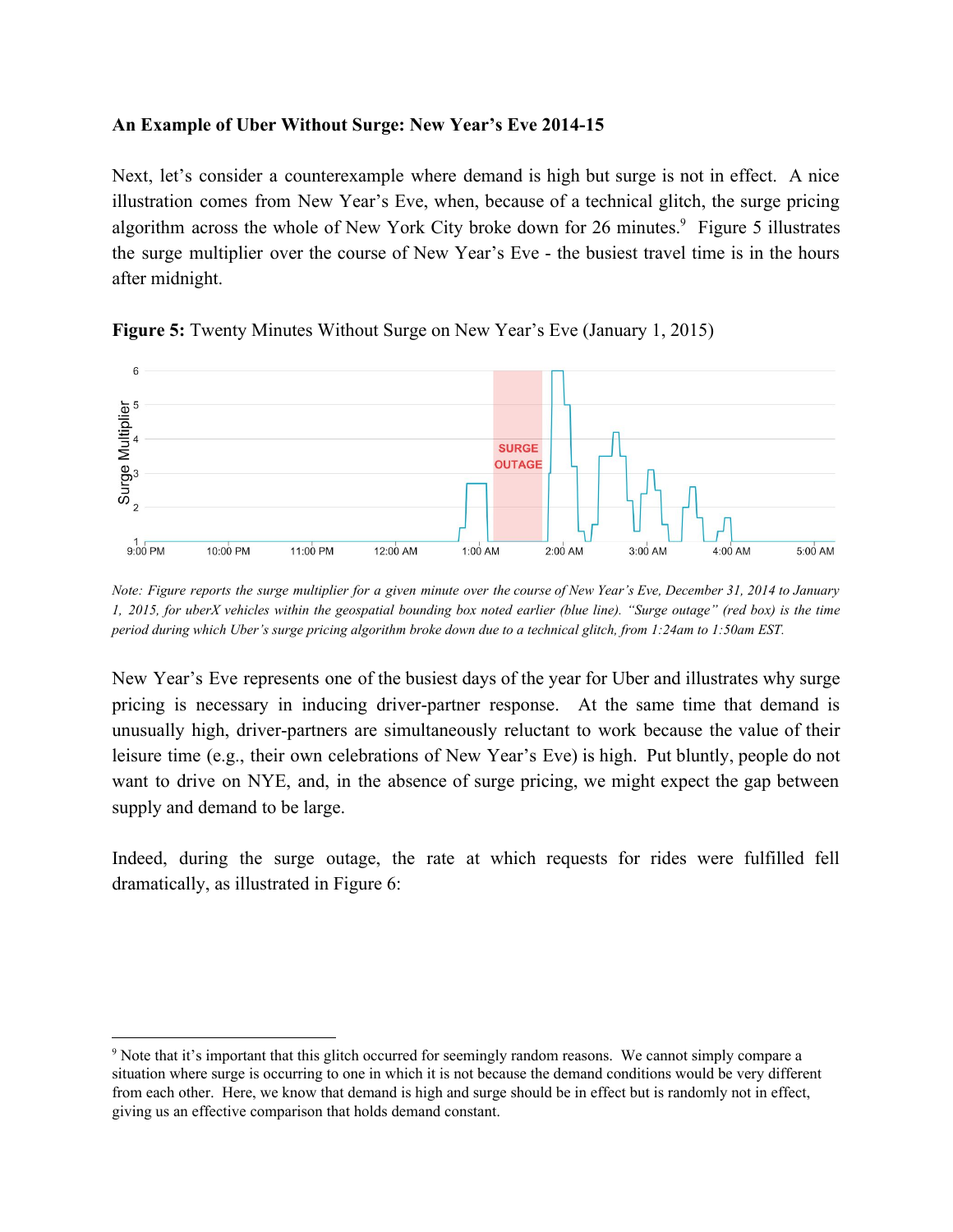

**Figure 6:** Impact of a Surge Pricing Disruption on Completed Ride Requests on New Year's Eve

Note: Figure reports the "completion rate" for a given 15 minute interval over the course of New Year's Eve, December 31, 2014 to January 1, 2015, for uberX vehicles within the geospatial bounding box noted earlier (red line). "Completion rate" is defined as the percentage of requests that are fulfilled (calculated as the number of completed trips within the 15 minute interval, divided by the sum of completed trips and unfulfilled trips). "Surge outage" (red box) is the time period during which Uber's *surge pricing algorithm broke down due to a technical glitch.*

Figure 7 illustrates the the impact of the surge outage on the same key metrics reported in Figure 4 during a time of normal surge operation:



**Figure 7**: Vital Signs of a Surge Pricing Disruption on New Year's Eve (January 1, 2015)

Note: All data above is for uberX vehicles from within the geospatial bounding box mentioned earlier, aggregated into 15 minute intervals over the course of New Year's Eve, December 31, 2014 to January 1, 2015. "Requests" is the count of Uber trips requested during the 15 minute interval. "ETA" is the average wait time for a driver-partner to arrive, in minutes, over the 15 minute interval. "Completion rate" is the percentage of requests that are fulfilled (calculated as the number of completed trips within the 15 minute interval, divided by the sum of completed trips and unfulfilled trips). The red box indicates the same "surge *outage" highlighted in Figure 6.*

As prices fell from 2.7x the standard fare (the surge multiplier in effect prior to the outage) to the standard fare, lucky riders took all of the available cars on the road. Once existing supply was taken, expected wait times increased dramatically. At the low price of 1x the normal fare,